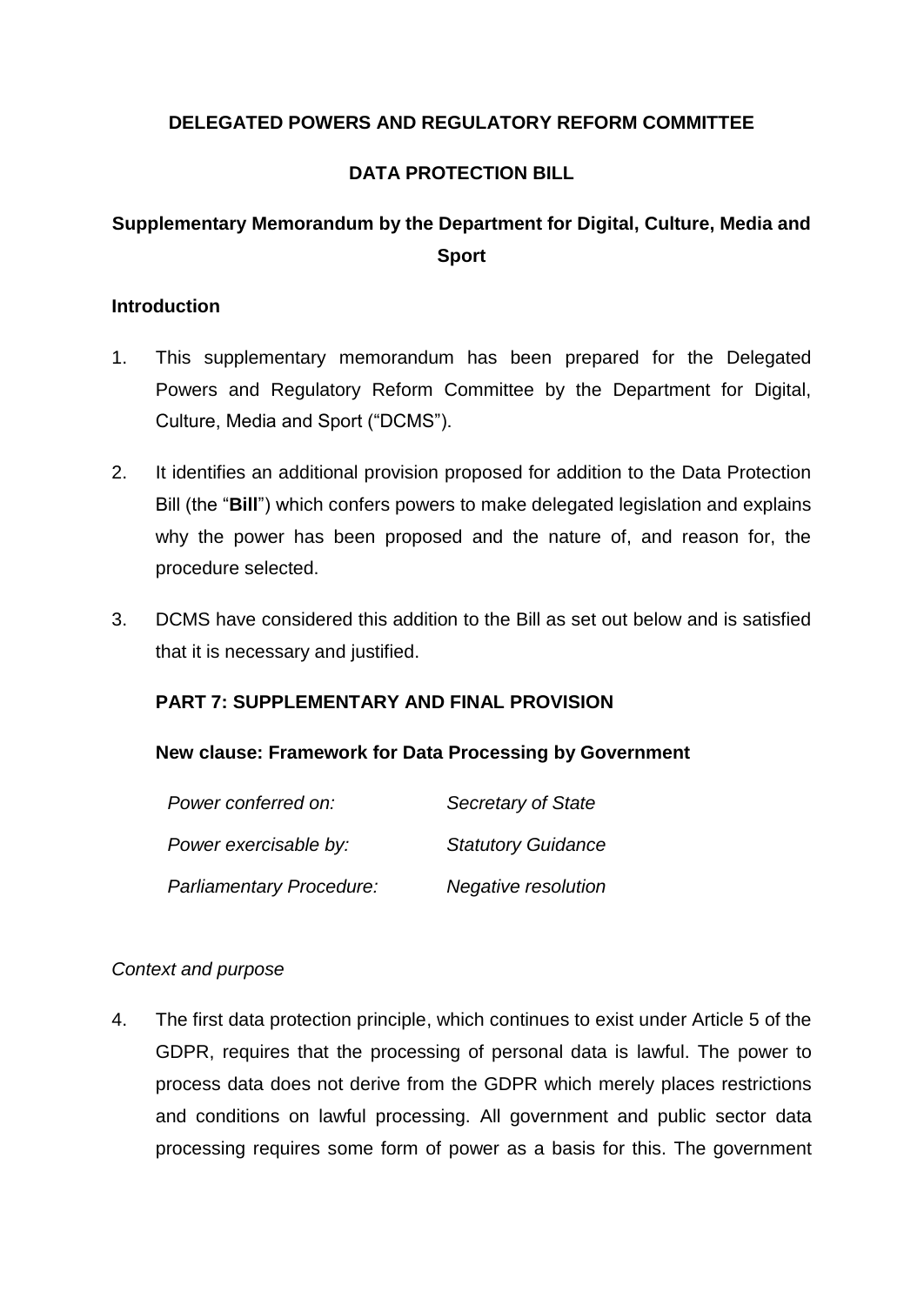currently relies on powers derived from statute and common law. The GDPR says that powers to process data should be clear, precise and foreseeable.

5. Given the volume of data that government processes and the public interest in understanding this processing, the Government believes that further guidance would serve to improve the transparency and clarity of existing government data processing. This clause does not allow the government to create any new data processing powers but provides the Secretary of State with the power to issue a Framework in relation to the processing of personal data by government under existing powers. Government will be required to have regard to the Framework when processing personal data.

## *Justification for taking the power*

- 6. The clause is intended to provide greater clarity and transparency surrounding the processes that Government adopts in practice when processing data and the legal basis on which it relies. The Framework should provide reassurance to data subjects about the approach government takes to processing data and the procedures that it follows when doing so. It will also help further strengthen the government's compliance with the requirements of the GDPR and contribute to the provision of a clear, precise and foreseeable basis for government's processing of data. Before preparing such a Framework the Secretary of State must consult the Information Commissioner.
- 7. The Framework will set out the manner in which government should process data. It is important that the Framework is able to keep up to date as the jurisprudence of the higher courts develops; not just to inform government departments using the Framework, but also to assist other individuals to better understand the operation of government data processing.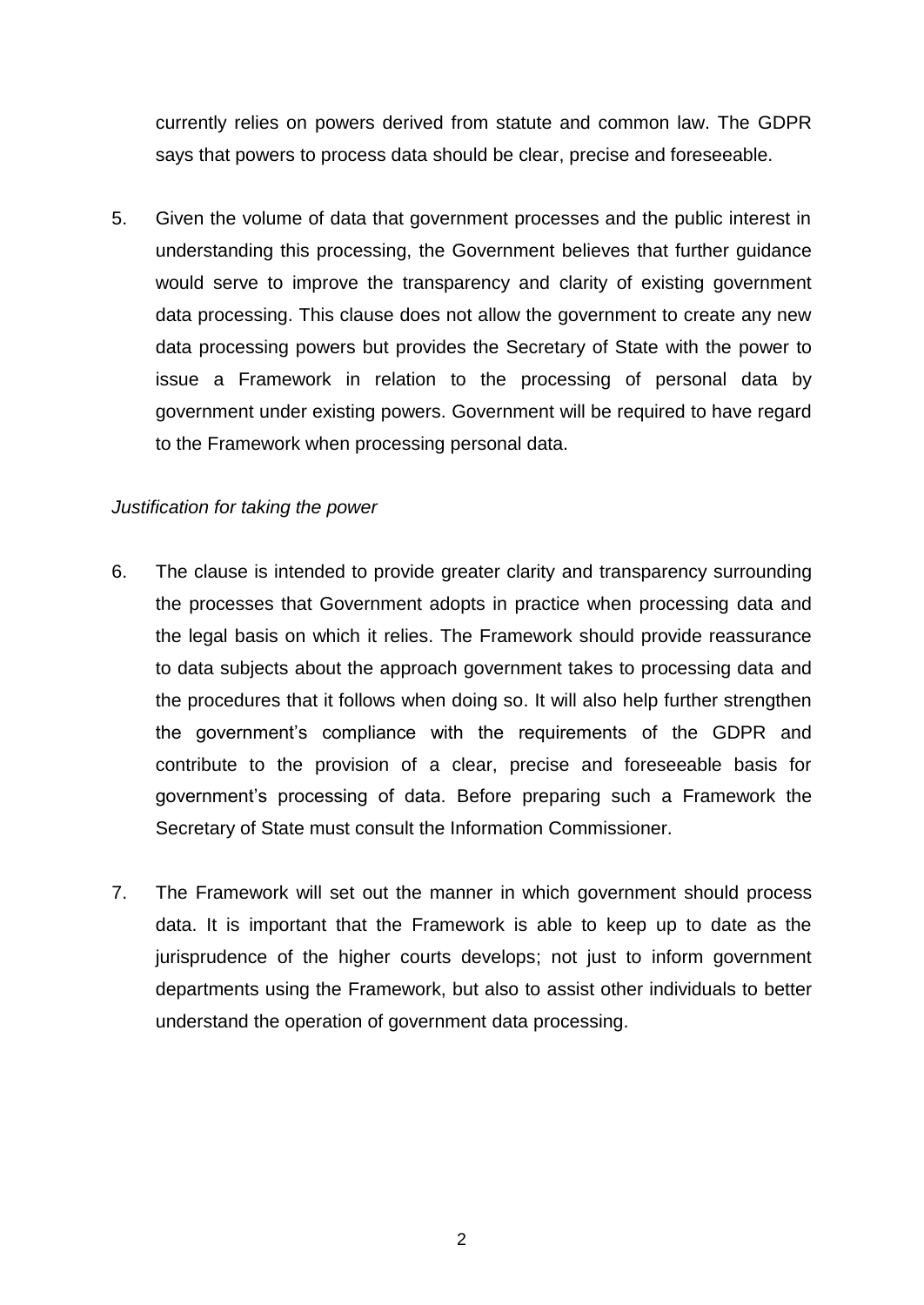#### *Justification for procedure selected*

- 8. Clause [Approval of the Framework] sets out the procedure applying in relation to the approval of the Framework. The procedure requires the Secretary of State to lay the Framework before Parliament. The Secretary of State is unable to issue the Framework if within the 40 day period (as defined in subsection (5)) either House of Parliament resolves not to approve the Framework.
- 9. In the absence of a resolution within the 40 day period not to approve the Framework, the Secretary of State must issue the Framework which will come into force at the end of the period of 21 days beginning with the day on which the Framework is issued. The Secretary of State is then required by clause [Publication and review of the Framework] to publish the Framework or, in the case of an amendment, the amendment or the amended Framework.
- 10. As set out above, the purpose of the Framework is to provide greater transparency and clarity as to how the Government will process data in accordance with the data protection legislation; it does not alter those legislative requirements and does not create or modify any government powers.
- 11. Whilst the government view is that guidance should not normally be subject to a Parliamentary procedure, in this instance, the use of a Parliamentary procedure serves to provide further reassurance that the Framework will not inappropriately impinge on the role and functions of the Information Commissioner, who reports to Parliament, as well as reassurance to the courts who, together with the Information Commissioner, under new clause [Effect of the Framework] are required to take it into account if it appears relevant to a question they are considering.
- 12. Clauses 119 and 120 require the Information Commissioner to prepare separate Codes of Practice, which will also provide guidance in respect of data processing. For consistency, the same procedure as set out in clause 121 (in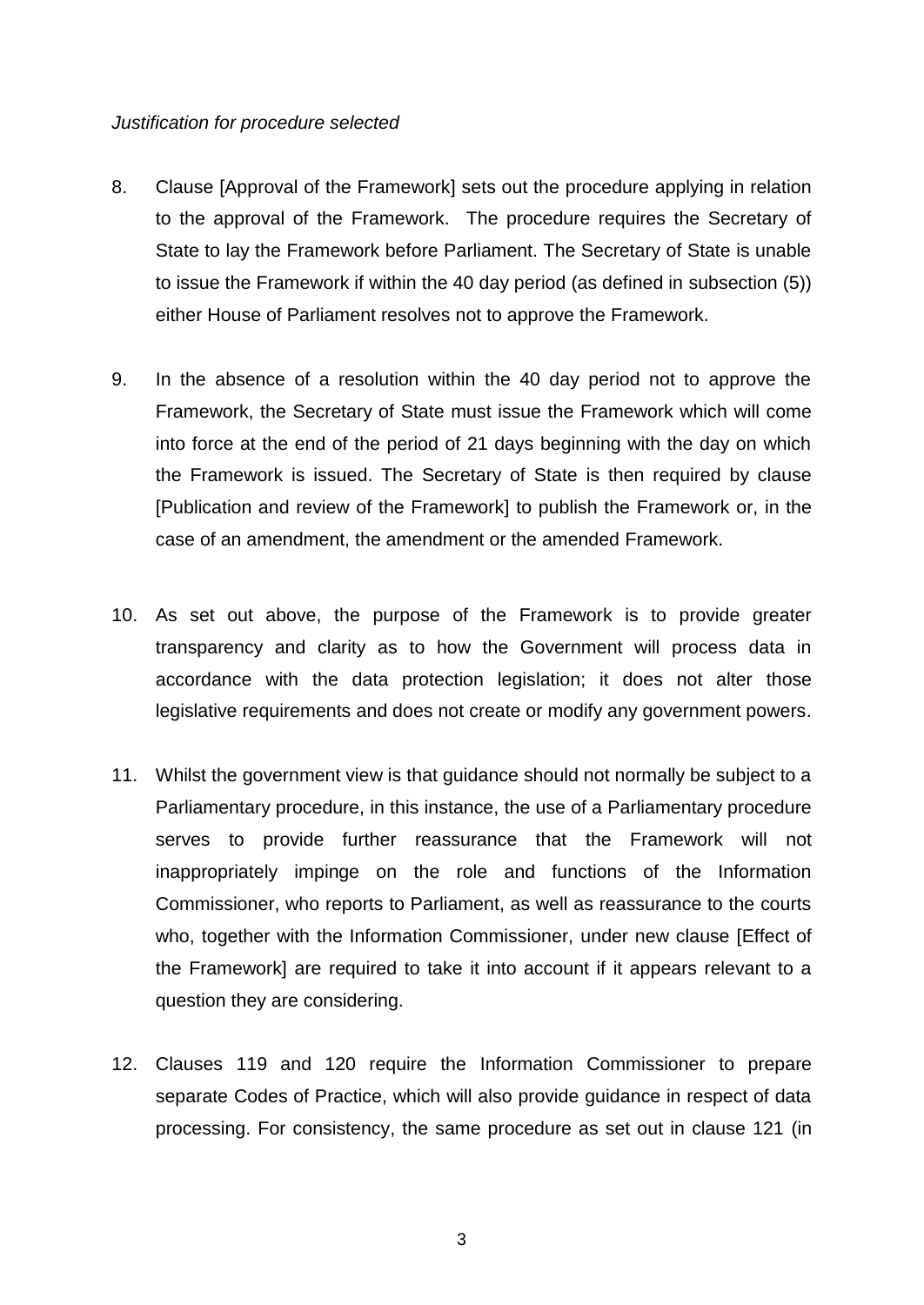respect of the Information Commissioner's Codes) of the Bill is used for the new Framework.

# **New Clause: Framework for Data Processing by Government – power to extend application of the framework**

| Power conferred on:      | Secretary of State                       |
|--------------------------|------------------------------------------|
| Power exercisable by:    | Regulations made by statutory instrument |
| Parliamentary Procedure: | Negative resolution procedure            |

## *Context and purpose*

13. Clause [Framework for Data Processing by Government] provides for the Secretary of State to issue a Framework about the processing of personal data in connection with the exercise of functions of the Crown, a Minister of the Crown or a United Kingdom government department. Subsection (1)(b) provides that regulations may make provision so as to extend the list of those in respect of whom the Framework may apply.

## *Justification for taking the power*

14. The Government has considered whether there are any public authorities beyond the Crown, a Minister of the Crown or a United Kingdom government department who rely on powers derived from statute and common law. The Government has chosen to draw the application of the Framework as narrowly as possible but it may be necessary to widen it to apply to further public authorities if appropriate. Without a power to extend the application of the Framework through secondary legislation it would be necessary to make further primary legislation to add a body in respect of whom the Secretary of State may issue a Framework. The application of the requirements in clause 169 of the Bill is considered the most appropriate way to enable changes to be made in future, if needed.